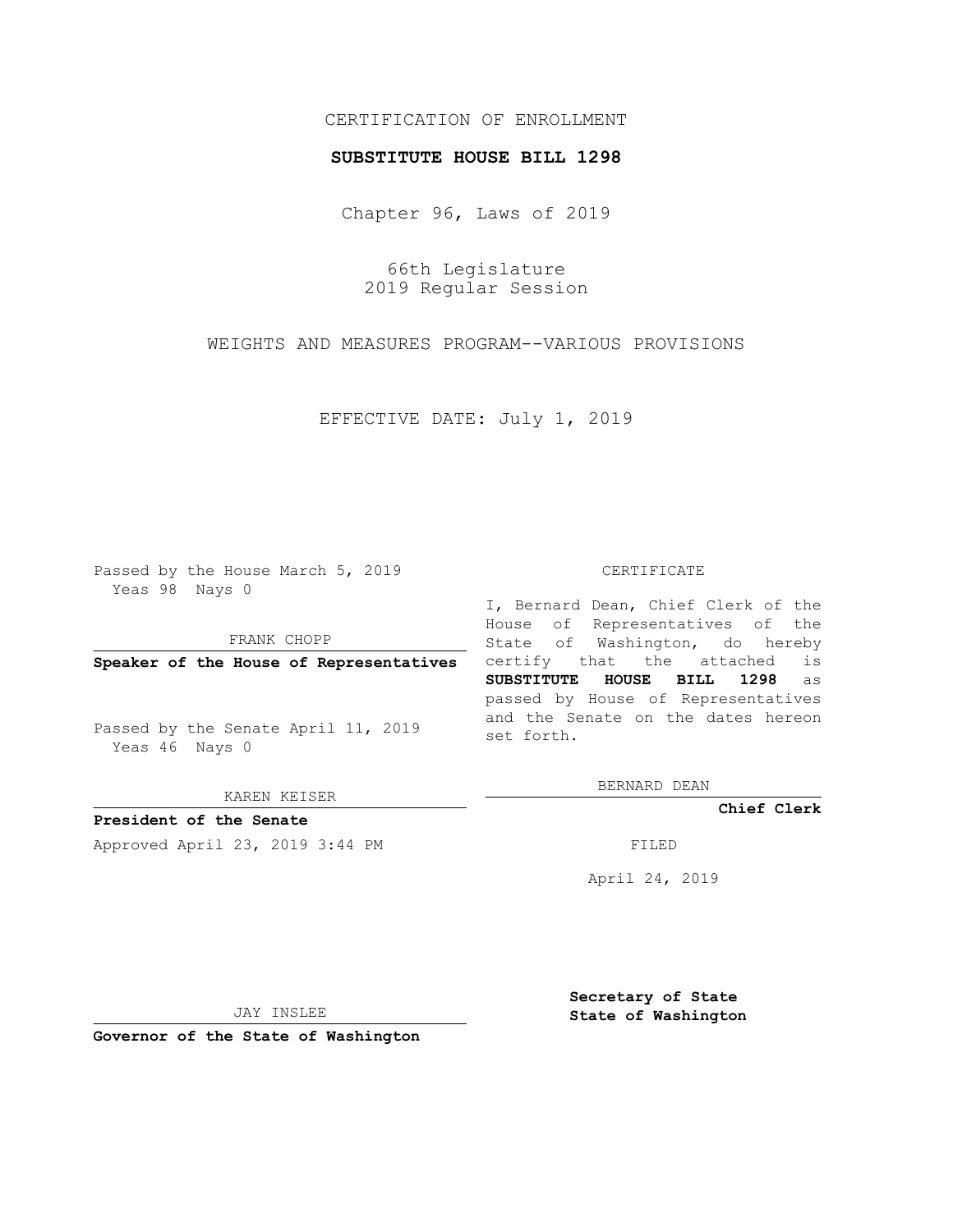### **SUBSTITUTE HOUSE BILL 1298**

Passed Legislature - 2019 Regular Session

## **State of Washington 66th Legislature 2019 Regular Session**

**By** House Rural Development, Agriculture, & Natural Resources (originally sponsored by Representatives Pettigrew, Chandler, Blake, Kretz, and Springer; by request of Department of Agriculture)

READ FIRST TIME 02/05/19.

 AN ACT Relating to device registration, civil penalties, and service agent registration for the weights and measures program; amending RCW 19.94.010, 19.94.160, 19.94.175, 19.94.190, 19.94.205, 19.94.216, 19.94.258, 19.94.2582, 19.94.2584, 19.94.325, 19.94.340, 19.94.350, 19.94.410, 19.94.430, 19.94.490, 19.94.500, 19.94.510, 19.94.515, and 19.94.517; repealing RCW 19.94.165 and 19.94.195; prescribing penalties; providing an effective date; and declaring an 8 emergency.

9 BE IT ENACTED BY THE LEGISLATURE OF THE STATE OF WASHINGTON:

10 **Sec. 1.** RCW 19.94.010 and 1995 c 355 s 4 are each amended to 11 read as follows:

12 (1) ((Unless the context clearly requires otherwise,)) The 13 definitions in this section apply throughout this chapter and to any 14 rules adopted pursuant to this chapter unless the context clearly 15 requires otherwise.

16 (a) "City" means a first-class city or a code city, as defined in 17 RCW 35A.01.035, with a population of over fifty thousand persons.

 (b) "City sealer" means the person duly authorized by a city to enforce and administer the weights and measures program within such city and any duly appointed deputy sealer acting under the instructions and at the direction of the city sealer.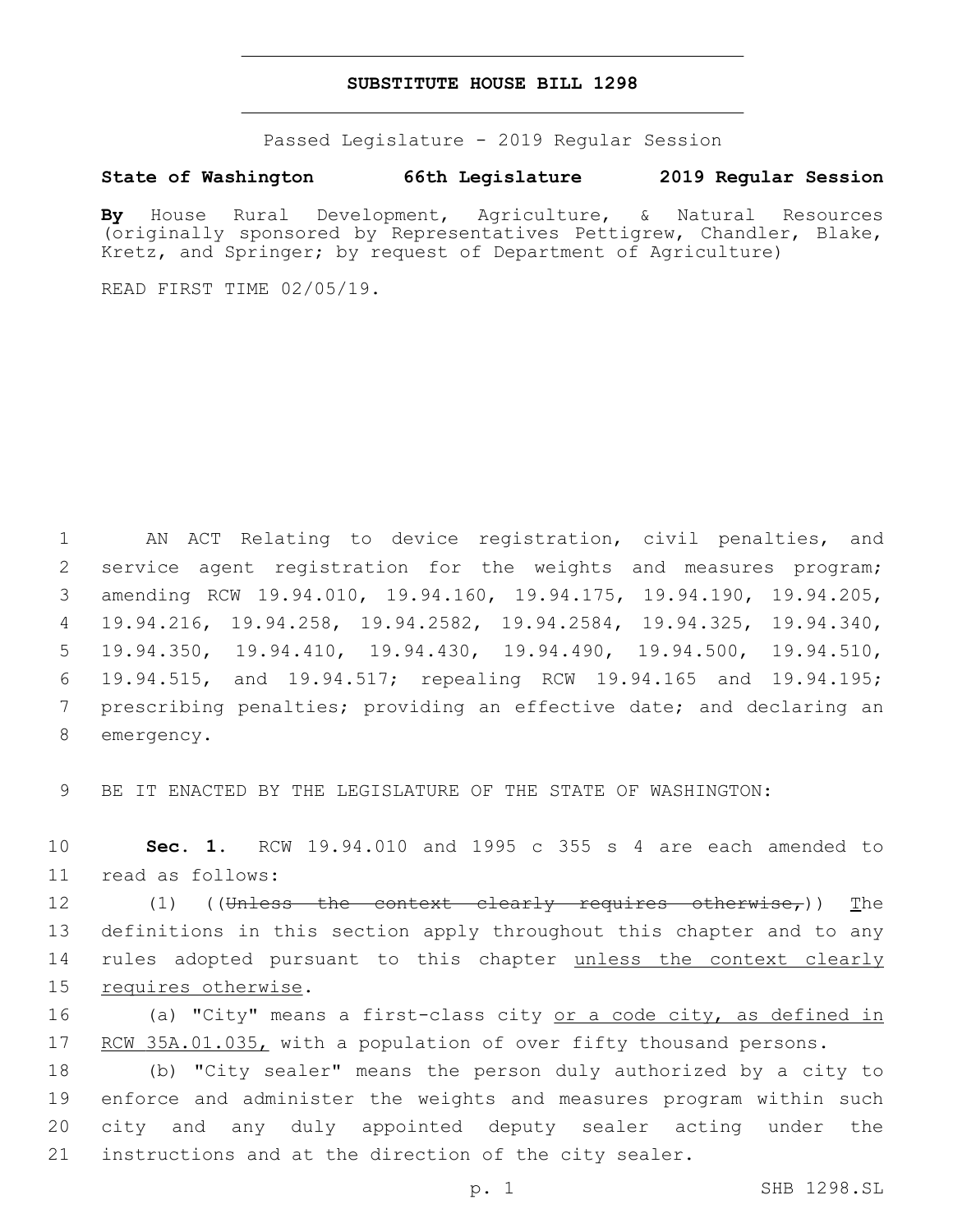(c) "Commodity in package form" means a commodity put up or packaged in any manner in advance of sale in units suitable for either wholesale or retail sale, exclusive, however, of an auxiliary shipping container enclosing packages that individually conform to the requirements of this chapter. An individual item or lot of any commodity not in packaged form, but on which there is marked a selling price based on established price per unit of weight or of measure, shall be construed to be a commodity in package form.

 (d) "Consumer package" or "package of consumer commodity" means a commodity in package form that is customarily produced or distributed for sale through retail sales agencies or instrumentalities for consumption by persons, or used by persons for the purpose of personal care or in the performance of services ordinarily rendered in or about a household or in connection with personal possessions.

 (e) "Cord" means the measurement of wood intended for fuel or pulp purposes that is contained in a space of one hundred twenty-eight cubic feet, when the wood is ranked and well stowed.

 (f) "Department" means the department of agriculture of the state 19 of Washington.

 (g) "Director" means the director of the department or duly authorized representative acting under the instructions and at the 22 direction of the director.

 (h) "Fish" means any waterbreathing animal, including shellfish, such as, but not limited to, lobster, clam, crab, or other mollusca that is prepared, processed, sold, or intended for sale.

 (i) "Net weight" means the weight of a commodity excluding any materials, substances, or items not considered to be part of such commodity. Materials, substances, or items not considered to be part 29 of a commodity shall include, but are not limited to, containers, conveyances, bags, wrappers, packaging materials, labels, individual piece coverings, decorative accompaniments, and coupons.

 (j) "Nonconsumer package" or "package of nonconsumer commodity" means a commodity in package form other than a consumer package and particularly a package designed solely for industrial or institutional use or for wholesale distribution only.

 (k) "Meat" means and shall include all animal flesh, carcasses, or parts of animals, and shall also include fish, shellfish, game, poultry, and meat food products of every kind and character, whether 39 fresh, frozen, cooked, cured, or processed.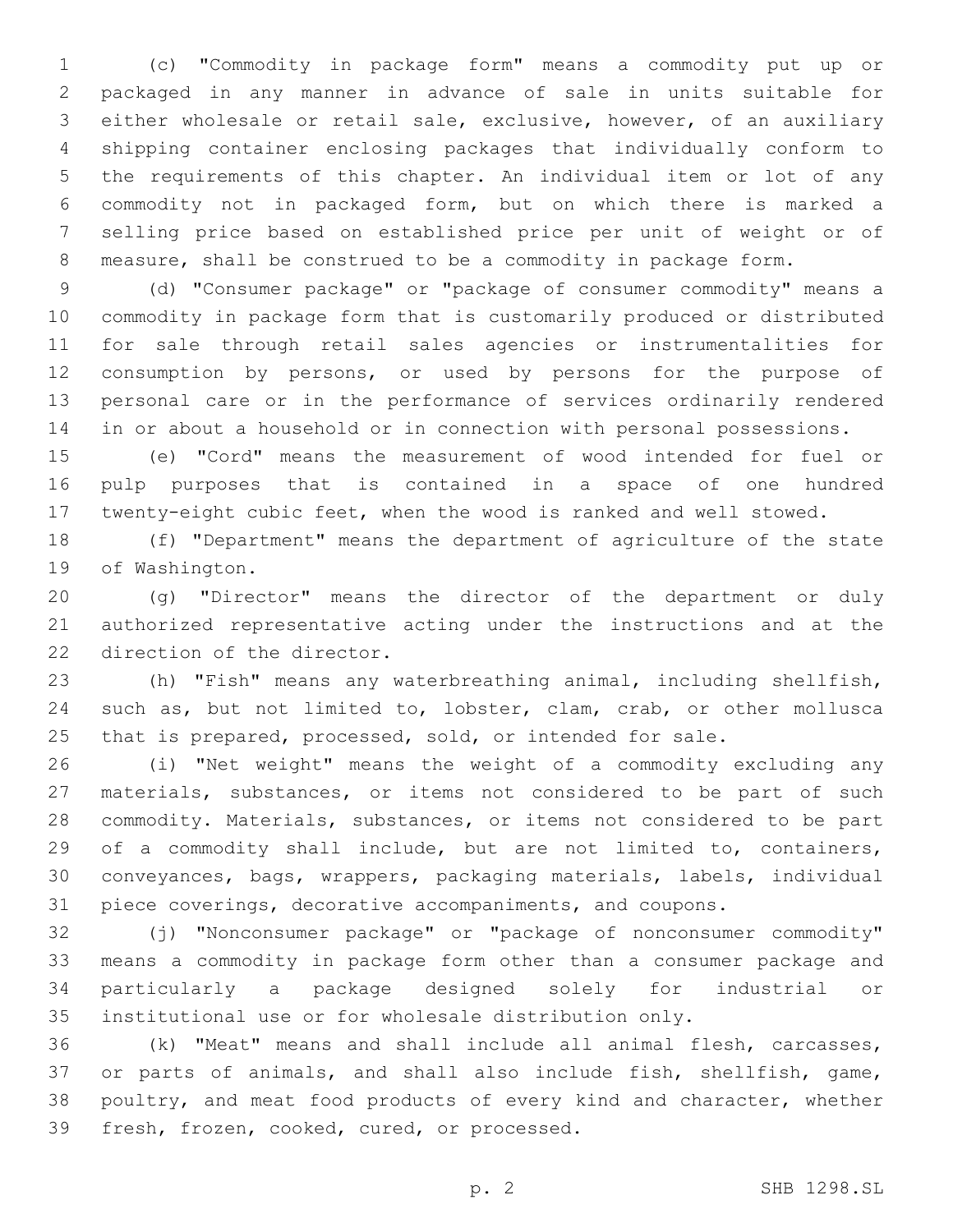(l) "Official seal of approval" means the seal or certificate issued by the director or city sealer which indicates that a secondary weights and measures standard or a weighing or measuring instrument or device conforms with the specifications, tolerances, 5 and other technical requirements adopted in RCW ((<del>19.94.195</del>)) 19.94.190.6

 (m) "Person" means any individual, receiver, administrator, executor, assignee, trustee in bankruptcy, trust, estate, firm, copartnership, joint venture, club, company, business trust, corporation, association, society, or any group of individuals acting as a unit, whether mutual, cooperative, fraternal, nonprofit, or 12 otherwise.

 (n) "Poultry" means all fowl, domestic or wild, that is prepared, 14 processed, sold, or intended or offered for sale.

 (o) "Service agent" means a person who for hire, award, commission, or any other payment of any kind, installs, tests, inspects, checks, adjusts, repairs, reconditions, or systematically standardizes the graduations of a weighing or measuring instrument or 19 device.

(p) "Ton" means a unit of two thousand pounds avoirdupois weight.

 (q) "Weighing or measuring instrument or device" means any equipment or apparatus used commercially to establish the size, quantity, capacity, count, extent, area, heaviness, or measurement of quantities, things, produce, or articles for distribution or consumption, that are purchased, offered or submitted for sale, hire, 26 or award on the basis of weight, measure or count, including any accessory attached to or used in connection with a weighing or measuring instrument or device when such accessory is so designed or installed that its operation affects, or may effect, the accuracy or indication of the device. This definition shall be strictly limited to those weighing or measuring instruments or devices governed by 32 Handbook 44 as adopted under RCW ((19.94.195)) 19.94.190.

(r) "Weight" means net weight as defined in this section.

 (s) "Weights and measures" means the recognized standards or units of measure used to indicate the size, quantity, capacity, count, extent, area, heaviness, or measurement of any consumable commodity.37

 (t) "Secondary weights and measures standard" means the physical standards that are traceable to the primary standards through comparisons, used by the director, a city sealer, or a service agent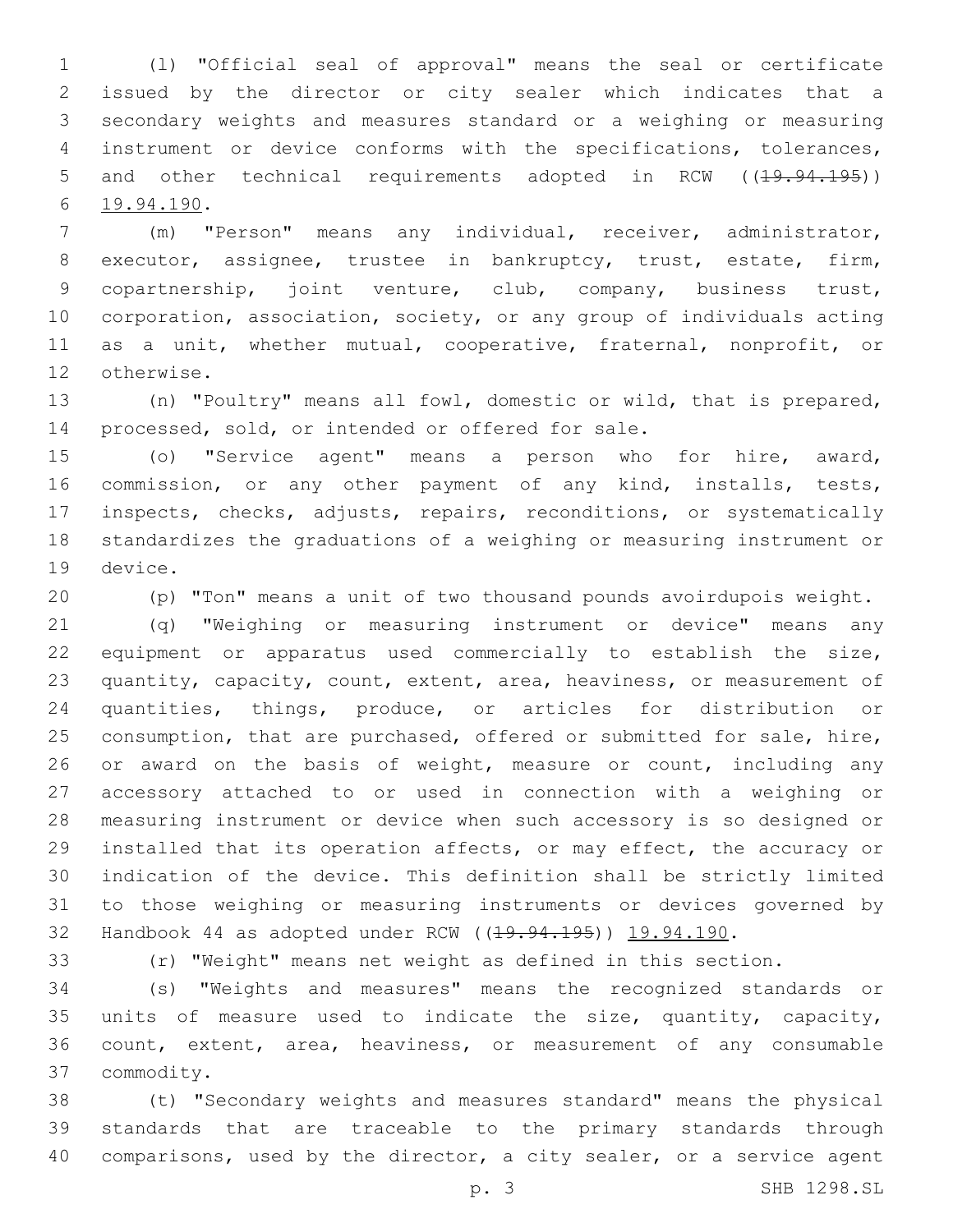that under specified conditions defines or represents a recognized weight or measure during the inspection, adjustment, testing, or systematic standardization of the graduations of any weighing or 4 measuring instrument or device.

5 (2) The director shall prescribe by rule other definitions as may 6 be necessary for the implementation of this chapter.

7 **Sec. 2.** RCW 19.94.160 and 1995 c 355 s 5 are each amended to 8 read as follows:

9 Physical weights and measures standards that ((are in conformity 10 with)) conform to the standards of the United States ((as have been 11 supplied to the state by the federal government or otherwise)) 12 obtained by the state for use as state weights and measures 13 standards( $\frac{1}{7}$  shall)) are the primary standards for weight and 14 measure, when ((the same shall have been)) certified as such by the 15 national institute of standards and technology or any successor 16 organization ( $\sqrt{ }$  be the primary standards of weight and measure)). The 17 state weights and measures standards shall be kept in a place 18 designated by the director and shall be maintained in such 19 calibration as prescribed by the national institute of standards and 20 technology or any successor organization.

21 **Sec. 3.** RCW 19.94.175 and 2006 c 358 s 2 are each amended to 22 read as follows:

23 (1) Pursuant to RCW 19.94.015, the following annual registration 24 fees shall be charged for each weighing or measuring instrument or 25 device used for commercial purposes in this state:

| 26<br>(a)   | Weighing devices:                             |
|-------------|-----------------------------------------------|
| 27<br>(i)   | Small scales "zero to four<br>((10.00))       |
| 28          | hundred pounds capacity"<br>\$<br>16.00       |
| 29<br>(ii)  | Intermediate<br>"four<br>scales               |
| 30          | hundred one pounds to five<br>((40.00))       |
| 31          | thousand pounds capacity"<br>\$<br>60.00      |
| 32<br>(iii) | scales<br>"over<br>five<br>Large<br>((75.00)) |
| 33          | thousand pounds capacity"<br>\$<br>120.00     |
| (iv)<br>34  | Railroad track scales<br>((800.00))           |
| 35          | \$<br>1,200.00                                |
| (b)<br>36   | Liquid fuel metering devices:                 |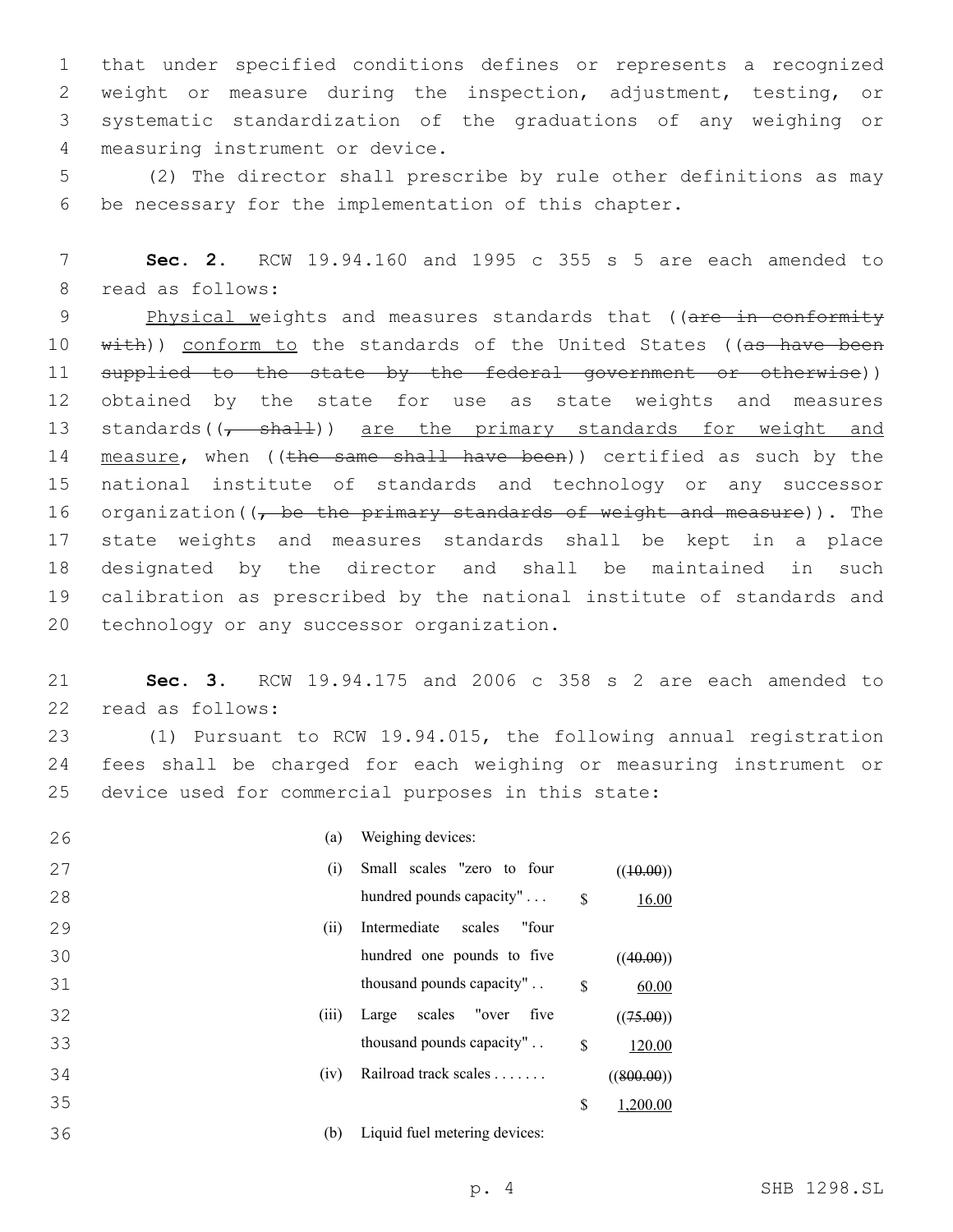| 1              | Motor fuel meters with flows<br>(i)          |                    |
|----------------|----------------------------------------------|--------------------|
| $\overline{2}$ | of twenty gallons or less per                | ((10.00))          |
| 3              | $minute \dots \dots \dots \dots \dots \dots$ | \$<br>16.00        |
| 4              | Motor fuel meters with flows<br>(ii)         |                    |
| 5              | of more than twenty but not                  |                    |
| 6              | more than one hundred fifty                  | ((32.00))          |
| 7              | gallons per minute                           | \$<br>50.00        |
| 8              | Motor fuel meters with flows<br>(iii)        |                    |
| 9              | over one hundred fifty gallons               | ((50.00))          |
| 10             | per minute                                   | \$<br>75.00        |
| 11             | Liquid petroleum gas meters:<br>(c)          |                    |
| 12             | With one inch diameter or<br>(i)             | ((25.00))          |
| 13             | smaller dispensers                           | \$<br>40.00        |
| 14             | With greater than one inch<br>(ii)           | ((50.00))          |
| 15             | diameter dispensers                          | \$<br>80.00        |
| 16             | Fabric meters<br>(d)                         | ((10.00))          |
| 17             |                                              | \$<br><u>15.00</u> |
| 18             | (e)<br>Cordage meters                        | ((10.00))          |
| 19             |                                              | \$<br>15.00        |
| 20             | (f)<br>Mass flow meters                      | ((200.00))         |
| 21             |                                              | \$<br>300.00       |
| 22             | Taxi meters<br>(g)                           | ((25.00))          |
| 23             |                                              | \$<br>40.00        |

24 (2) With the exception of subsection (3) of this section, no 25 person shall be required to pay more than the annual registration fee 26 for any weighing or measuring instrument or device in any one year.

 (3) The department or a city sealer may establish reasonable inspection and testing fees for each type or class of weighing or measuring instrument or device specially requested to be inspected or tested by the device owner. These inspection and testing fees shall be limited to those amounts necessary for the department or city sealer to cover the direct costs associated with such inspection and testing. The fees shall not be set so as to compete with service 34 agents normally engaged in such services.

35 (4) The weights and measures advisory group within the department 36 must review the fees in subsection (1) of this section and report to 37 stakeholders on the financial status of the program supported by the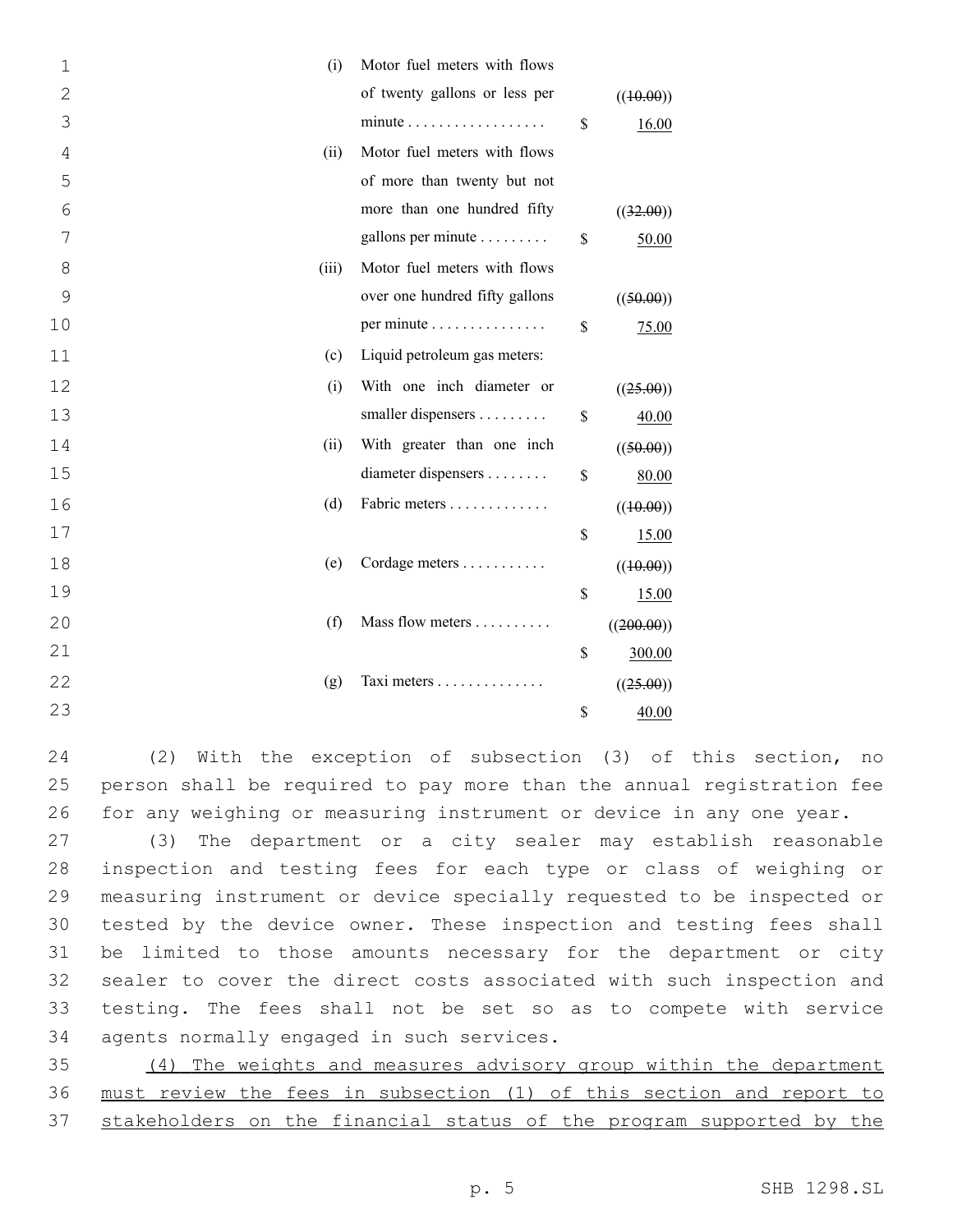1 fees by September 1, 2024, and September 1st every five years 2 thereafter.

3 **Sec. 4.** RCW 19.94.190 and 1995 c 355 s 9 are each amended to 4 read as follows:

5 (1) The director and duly appointed city sealers ((shall)) must 6 enforce the provisions of this chapter.

 (2) The department's enforcement proceedings under this chapter are subject to the requirement to provide technical assistance in 9 chapter 43.05 RCW and the administrative procedure act, chapter 34.05 RCW. City sealers undertaking enforcement actions must provide equivalent procedures.

12 (3) In assessing the amount of a civil penalty, the department or 13 city must give due consideration to the gravity of the violation and 14 history of previous violations.

15 (4) The director ((shall)) must adopt rules for enforcing and 16 carrying out the purposes of this chapter including but not limited 17 to the following:

- 18 (a) Establishing state standards of weight, measure, or count, 19 and reasonable standards of fill for any commodity in package form;
- 20 (b) The establishment of technical ((and reporting)) test 21 procedures to be followed, any necessary report and record forms, and 22 marks of rejection to be used by the director and city sealers in the 23 discharge of their official duties as required by this chapter;

 (c) The establishment of technical test procedures, reporting procedures, and any necessary record and reporting forms to be used by service agents when testing and inspecting instruments or devices under RCW 19.94.255(3) or when otherwise installing, repairing, inspecting, or standardizing the graduations of any weighing or 29 measuring instruments or devices;

30 (d) The establishment of exemptions from the marking or tagging 31 requirements of RCW 19.94.250 with respect to weighing or measuring 32 instruments or devices of such a character or size that ((such)) the 33 marking or tagging would be inappropriate, impracticable, or damaging 34 to the apparatus in question;

35 (e) The establishment of exemptions from the inspection and 36 testing requirements of RCW 19.94.163 with respect to classes of 37 weighing or measuring instruments or devices found to be of such a 38 character that periodic inspection and testing is unnecessary to 39 ensure continued accuracy;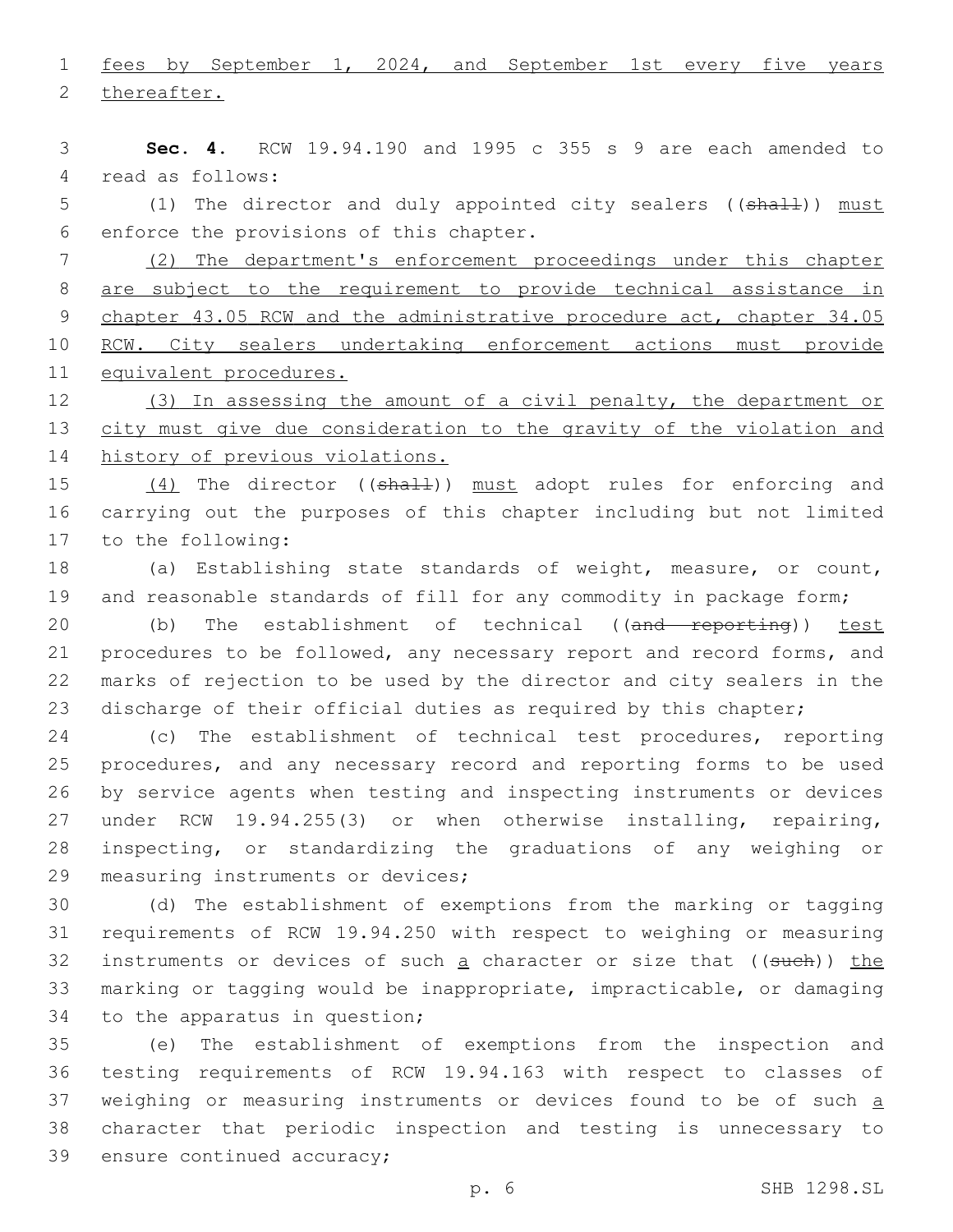(f) The establishment of inspection and approval techniques, if any, to be used with respect to classes of weighing or measuring instruments or devices that are designed specifically to be used commercially only once and then discarded, or are uniformly mass-produced by means of a mold or die and are not individually adjustable; ((and))

 (g) The establishment of inspection and testing procedures to be used for classes of weighing or measuring instruments or devices found to be few in number, highly complex, and of such character that 10 differential or special inspection and testing is necessary, including railroad track scales. The department's procedures shall include requirements for the provision, maintenance, and transport of any weight or measure necessary for the inspection and testing at no 14 expense to the state;

15 (h) Specifications, tolerances, and other technical requirements for commercial weighing and measuring instruments or devices that must be consistent with the most recent edition of the national institute of standards and technology handbook 44 except where 19 modified to achieve state objectives; and

 (i) Packaging, labeling, and method of sale of commodities that must be consistent with the most recent edition of the national institute of standards and technology handbook 44 and 130 (for legal metrology and engine fuel quality) except where modified to achieve 24 state objectives.

25 (((2) These)) (5) Rules ((shall)) adopted under this section must also include specifications and tolerances for the acceptable range of accuracy required of weighing or measuring instruments or devices 28 and ((shall)) must be designed to eliminate from use, without prejudice to weighing or measuring instruments or devices that conform as closely as practicable to official specifications and 31 tolerances, those that: (a)  $((that))$  Are of such construction that they are faulty, that is, that are not reasonably permanent in their 33 adjustment or will not repeat their indications correctly( $(\tau)$ ); or (b) (( $\theta$ )) facilitate the perpetration of fraud.

 **Sec. 5.** RCW 19.94.205 and 1992 c 237 s 11 are each amended to read as follows:36

 All weighing or measuring instruments or devices used for commercial purposes within this state must be correct. For the purposes of this chapter, weighing or measuring instruments or

p. 7 SHB 1298.SL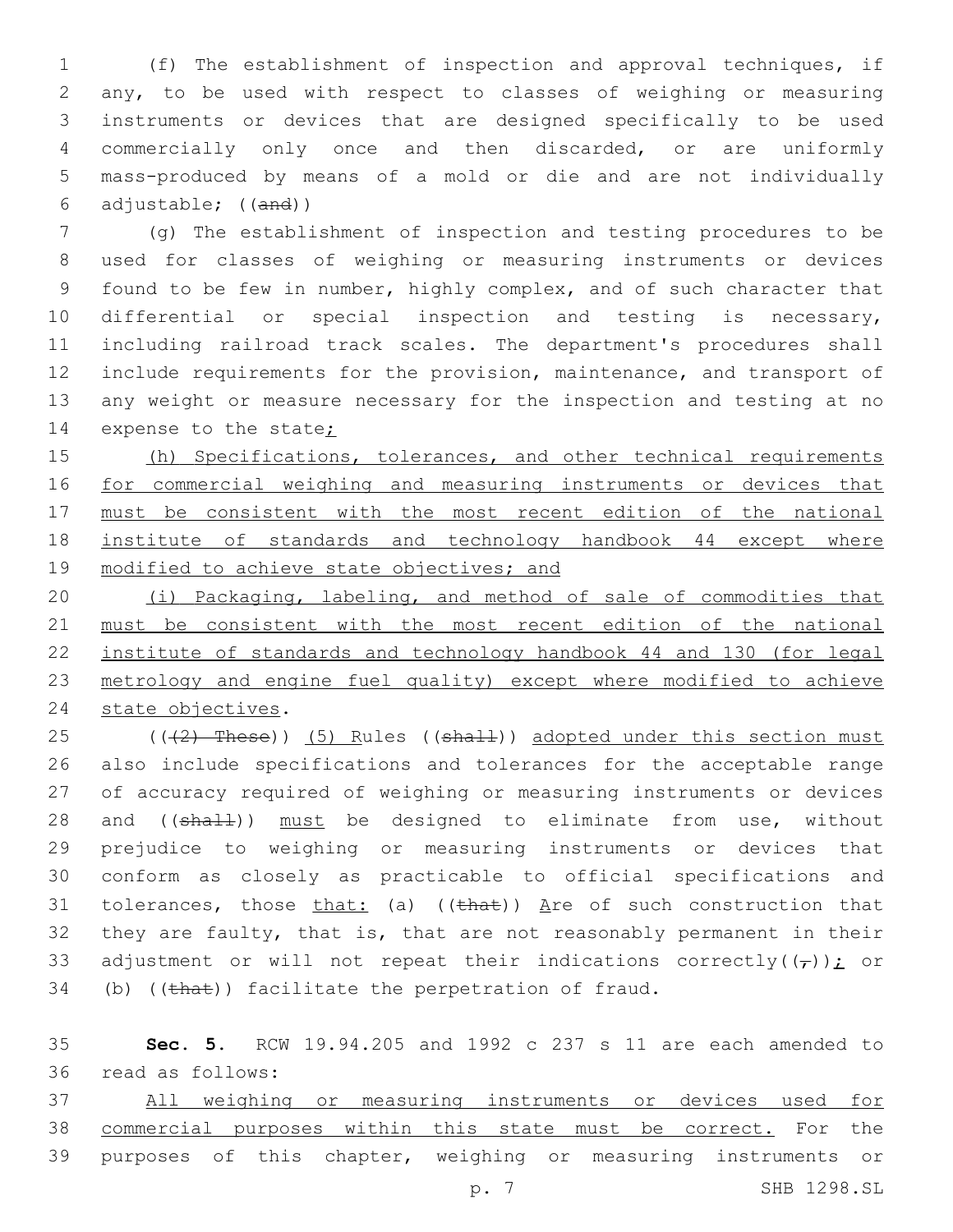1 devices and weights and measures standards ((shall be)) are deemed to 2 be "correct" when they conform to all applicable requirements of this 3 chapter  $((e f))$  and the requirements of any rule adopted by the 4 department under ((the authority granted in)) this chapter; all other 5 weighing or measuring instruments or devices and weights and measures 6 standards ((shall be)) are deemed to be "incorrect."

7 **Sec. 6.** RCW 19.94.216 and 1995 c 355 s 10 are each amended to 8 read as follows:

9 The department ((shall:

10  $(1)$ )) must biennially inspect and test the secondary weights and 11 measures standards of any city ((for which the appointment of)) 12 having a city sealer ((is provided by)) appointed under this chapter 13 and ((shall)) must issue an official seal of approval for the same 14 when found to be correct. The department ((shall)) must, by rule, 15 establish a reasonable fee for this and any other inspection and 16 testing services performed by the department's metrology laboratory. 17 ((Each such fee shall recover at least seventy-five percent of the 18 <del>laboratory's costs incurred in performing the service governed by the</del> 19 fee on or before June 30, 1998. The fees established under this 20 subsection may be increased in excess of the fiscal growth factor as 21 provided in RCW 43.135.055 for the fiscal year ending 1996, 1997, and 22 1998. For fiscal year 1999 and thereafter, the fees established under 23 this subsection may not be increased by an amount greater than the 24 fiscal growth factor as provided in RCW 43.135.055.

25 (2) Biennially inspect and test any weighing or measuring 26 instrument or device used in an agency or institution to which moneys 27 are appropriated by the legislature or of the federal government and 28 shall report any findings in writing to the executive officer of the 29 agency or institution concerned. The department shall collect a 30 reasonable fee, to be set by rule, for testing any such weighing or 31 measuring instrument or device.))

32 **Sec. 7.** RCW 19.94.258 and 2000 c 171 s 61 are each amended to 33 read as follows:

34 (1) Except as authorized by the department, a service agent (( $w$ he 35 intends to provide the examination that permits)) must be certified 36 by the department before providing services to place a weighing or 37 measuring instrument or device to be placed ((back)) into commercial 38 ((service)) use under RCW 19.94.255(3) ((shall receive an official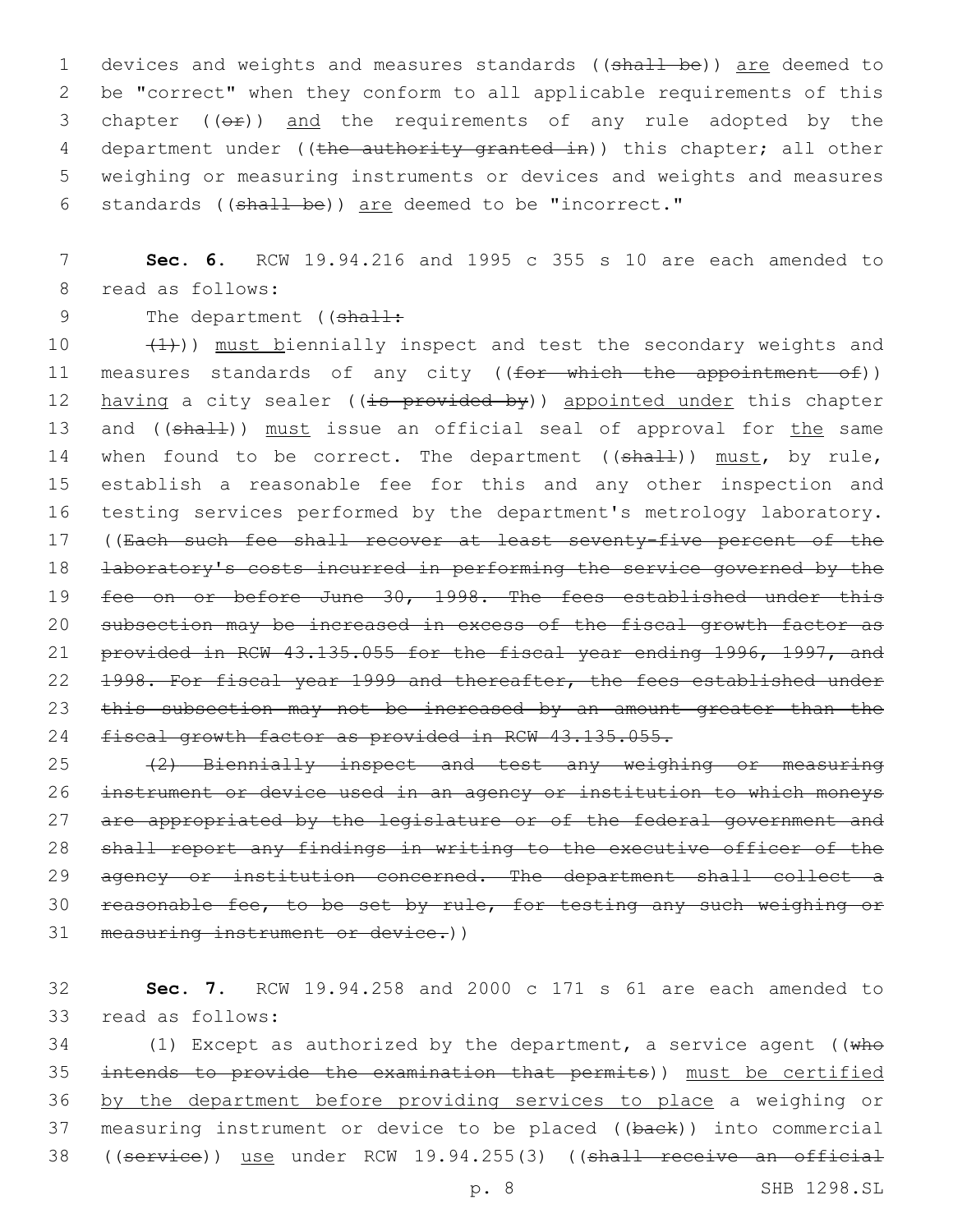1 registration certificate from the director prior to performing such a 2 service)). This registration requirement does not apply to the 3 department or a city sealer.

4 (2) Except as provided in RCW 19.94.2584, a service agent 5 registration certificate is valid for one year unless the department 6 specifies a longer period by rule.  $((\pm \epsilon))$  The certificate may be 7 renewed by submitting a ((request for)) renewal application to the 8 department.

9 **Sec. 8.** RCW 19.94.2582 and 2013 c 144 s 35 are each amended to read as follows:10

11 (1) Each request for ((an)) a renewal or new official 12 registration certificate must be in writing  $((\tau$  under oath,)) and on a 13 form prescribed by the department and must contain any relevant 14 information as the director may require, including but not limited to 15 the following:

16 (a) The name and address of the person, corporation, partnership, 17 or sole proprietorship requesting registration;

18 (b) The names and addresses of all ((individuals)) persons 19 requesting an official registration certificate from the department; 20 and

21 (c) The tax registration number as required under RCW 82.32.030 22 or unified business identifier provided on a business license issued 23 under RCW 19.02.070.

 (2) The department may require persons registering as service agents to attain a satisfactory score on competency examinations 26 administered or approved for use by the department. The director may 27 adopt rules for administering and conducting the examination, including adoption of any examination fees necessary to cover the 29 costs for preparing for and administering the examination. Examination fees are in addition to the application fee under subsection (3) of this section.

32 (3) Each ((individual when)) person submitting a ((request)) new 33 or renewal application for an official registration certificate ((or 34 a renewal of such a certificate)) must pay a fee to the department in 35 the amount of one hundred ((sixty)) eighty dollars per ((individual)) 36 person per year for the duration of the certificate.

37 (((43))) (4) Renewal applicants filing after a certification 38 expiration date must pay an additional fee equal to twenty percent of 39 the renewal fee unless the applicant submits a declaration or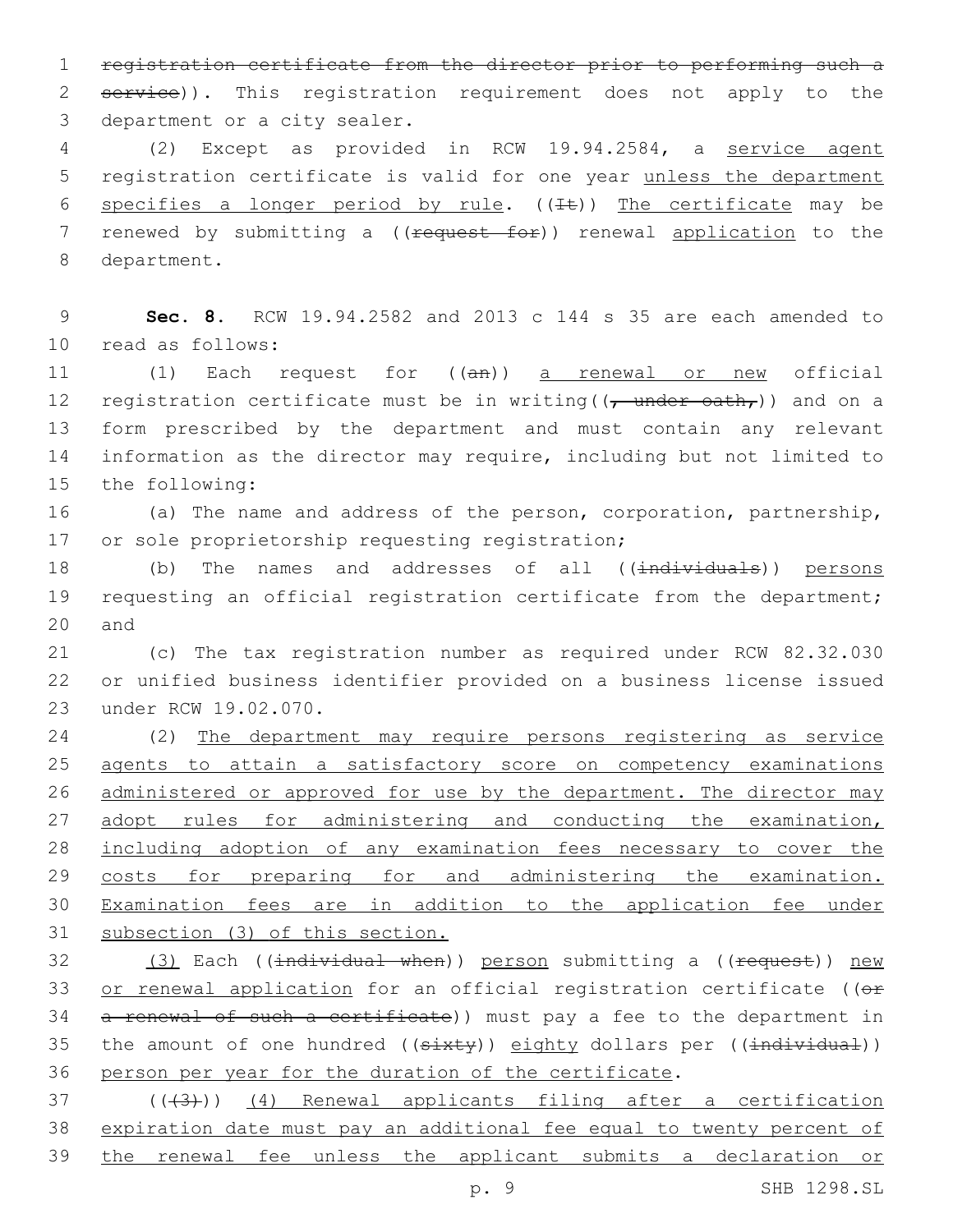1 affidavit stating that the applicant has not acted as a service agent 2 following the expiration of the certification.

 (5) Persons submitting new or renewal applications for an official registration certificate must have sufficient equipment available to adequately test devices and a means of identifying work the applicant has performed on weighing and measuring devices. The director may adopt rules for these requirements.

8 (6) The department must issue a decision ((on a request for an 9 official registration certificate)) within twenty days of receipt of 10 ((the request)) a new or renewal application. If ((an individual is 11 denied their request for an official registration certificate, the 12 department must notify that individual in writing stating)) denying 13 an application, the department must state the reasons for the denial 14 ((and must refund any payments made by that individual in connection 15 with the request)) in a written notice to the applicant.

16 **Sec. 9.** RCW 19.94.2584 and 2000 c 171 s 62 are each amended to 17 read as follows:

18 (1) The department ((shall have the power to)) may revoke, 19 suspend, or refuse to renew the official registration certificate of 20 any service agent for any of the following reasons:

21 (a) Fraud or deceit in obtaining an official registration 22 certificate under this chapter;

 (b) A finding by the department of a pattern of intentional fraudulent or negligent activities in the installation, inspection, testing, checking, adjusting, or systematically standardizing and approving the graduations of any weighing or measuring instrument or 27 device;

28 (c) Knowingly placing back into commercial service any weighing 29 or measuring instrument or device that is incorrect;

30 (d) A violation of any provision of this chapter; or

31 (e) Conviction of a crime or an act constituting a crime under 32 the laws of this state, the laws of another state, or federal law.

33 (2) ((Upon the department's revocation of, suspension of, or 34 refusal to renew an official registration certificate, an individual 35 shall have the right to appeal this decision in accordance with the 36 administrative procedure act, chapter 34.05 RCW)) A service agent may 37 appeal the department's decision to revoke, suspend, or refuse to 38 renew the service agent's registration.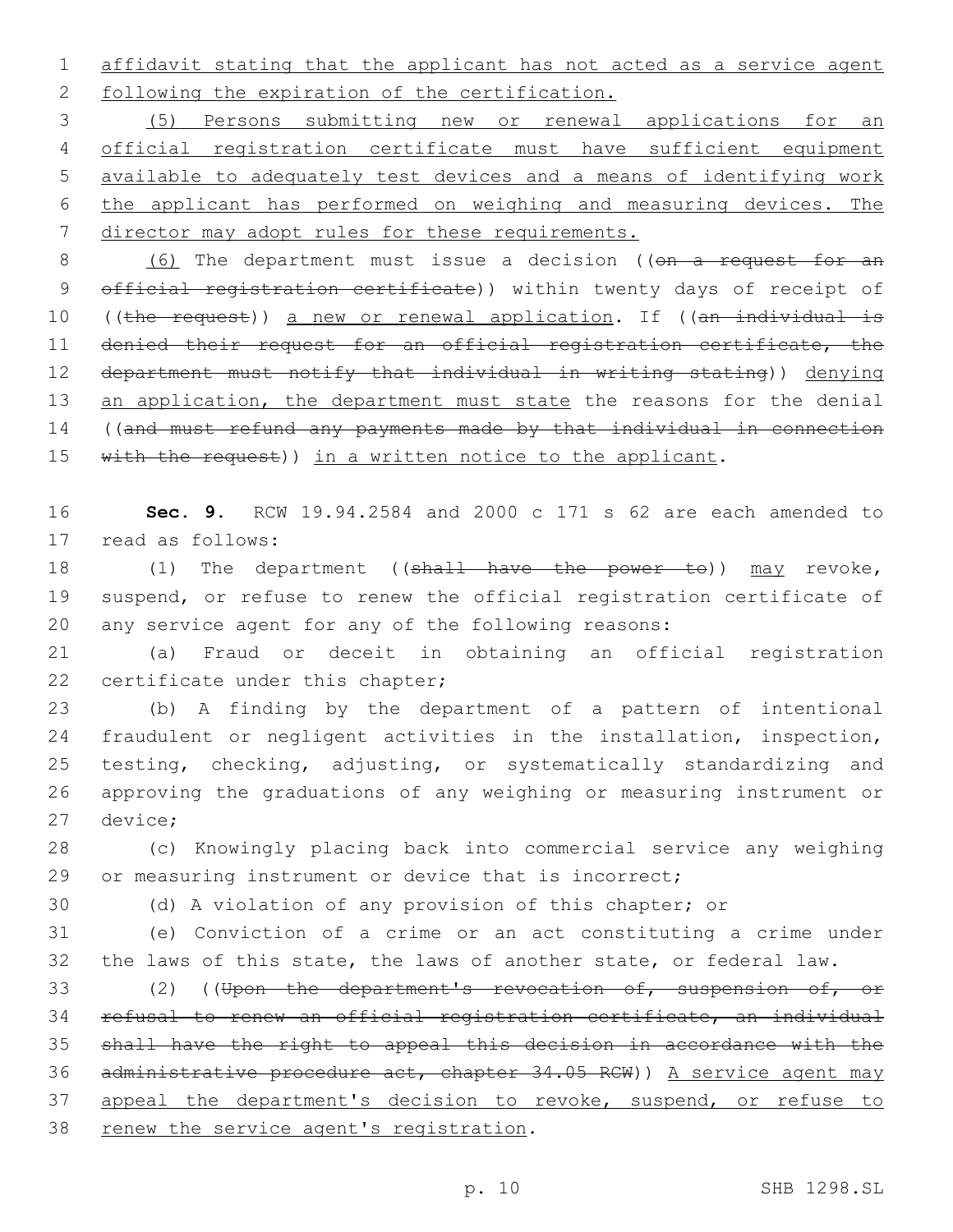1 **Sec. 10.** RCW 19.94.325 and 1992 c 237 s 23 are each amended to 2 read as follows:

 (1) Except as otherwise provided for in this chapter or in any rule adopted under the authority of this chapter, any person who engages in business within this state as a service agent shall biennially submit to the department for inspection and testing all weights and measures standards used by the service agent, or any agent or employee of the service agent. If the department finds such weights and measures standards to be correct, the director shall issue an official seal of approval for each such standard.

11 (2) The department may by rule adopt reasonable fees for the 12 inspection and testing services performed by the weights and measures 13 laboratory pursuant to this section.

14 (3) A service agent shall not use ( $(in$  the installation, 15 inspection, adjustment, repair, or reconditioning of any weighing or 16 measuring instrument or device)) any weight or measure standard that 17 does not have a valid, official seal of approval from the director to 18 install, inspect, adjust, repair, or recondition any weighing or 19 measuring instrument or device. Any service agent who violates this 20 section is subject to a civil penalty ((of no more than five hundred 21 dollars)) to be assessed by the director ranging up to one thousand 22 dollars per occurrence.

23 **Sec. 11.** RCW 19.94.340 and 1992 c 237 s 24 are each amended to 24 read as follows:

25 (1) Except as provided in subsection (2) of this section, 26 commodities in liquid form ((shall)) must be sold only by liquid 27 measure or by weight, and, except as otherwise provided in this 28 chapter, commodities not in liquid form shall be sold only by weight, 29 by measure of length or area, or by count.

30 (2) Liquid commodities may be sold by weight and commodities not 31 in liquid form may be sold by count only if such methods provide 32 accurate information as to the quantity of commodity sold.

33 (3) The provisions of this section ((shall)) do not apply to:

34 (a) Commodities ((that are)) sold for immediate consumption on 35 the premises where sold;

36 (b) Vegetables when sold by the head or bunch;

37 (c) Commodities in containers standardized by a law of this state 38 or by federal law;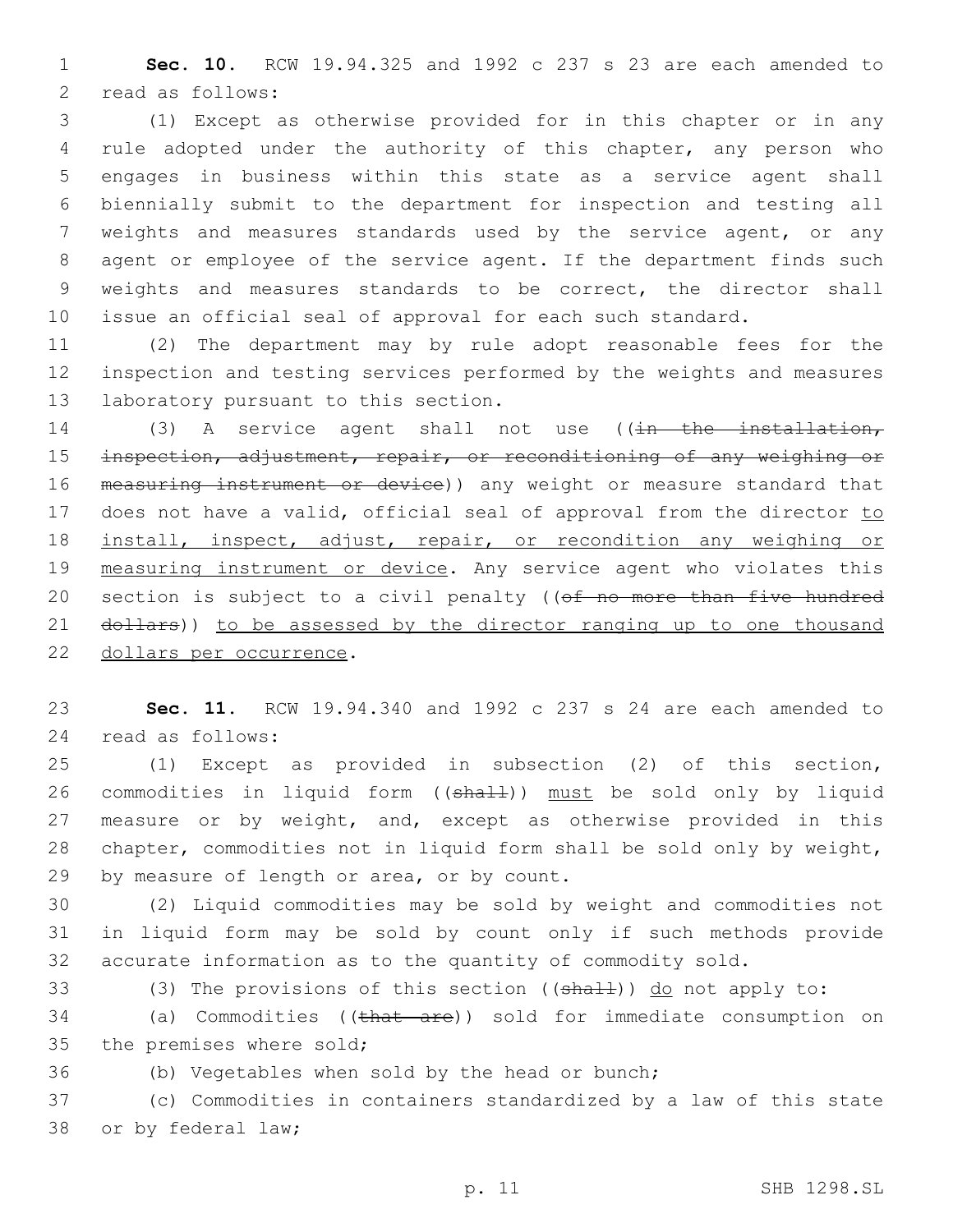1 (d) Commodities in package form when there exists a general 2 consumer usage to express the quantity in some other manner;

3 (e) Concrete aggregates, concrete mixtures, and loose solid 4 materials such as earth, soil, gravel, crushed stone, and the like, 5 when sold by cubic measure; or

6 (f) Unprocessed vegetable and animal fertilizer when sold by 7 cubic measure.

8 (4) When adopting rules under RCW 19.94.190, the director may 9 issue such ((reasonable)) rules as ((are)) necessary to assure that 10 amounts of commodity sold are ((determined)) in accordance with good 11 commercial practice and ((are so determined and represented to be)) 12 provide accurate ((and informative)) information to all interested 13 parties.

14 **Sec. 12.** RCW 19.94.350 and 1992 c 237 s 25 are each amended to 15 read as follows:

16 (1) Except as otherwise provided in this chapter, any commodity 17 in package form introduced or delivered for introduction into or 18 received in intrastate commerce, kept for the purpose of sale, 19 offered or exposed for sale or sold in intrastate commerce, ((shall)) 20 must bear on the outside of the package such definite, plain, and 21 conspicuous declaration of:

22 (a) The identity of the commodity contained within the package 23 unless the same can easily be identified through the package;

24 (b) The net quantity of the contents in terms of weight, measure 25 or count; and

26 (c) In the case of any package not sold on the premises where 27 packed, the name and place of business of the manufacturer, packer, 28 or distributor, as may be prescribed by rule issued by the director.

29 (2) ((In connection with the declaration)) The declaration of 30 weight, measure, or count required under subsection (1)(b) of this 31 section, ((neither)) must not include or be associated with the 32 qualifying term "when packed<sub>L</sub>"  $((eF))$  any words of similar import, 33 ( $(noF)$ ) or any term qualifying a unit of weight, measure, or count 34 (for example, "jumbo", "giant", "full", "or over", and the like) that 35 tends to exaggerate the amount of commodity in a package( $\sqrt{5}$  shall be  $36 \quad \text{used}$ ).

37 (3) With respect to the declaration of weight, measure, or count 38 required under subsection (1)(b) of this section, the director 39 ((shall)) may by rule establish: (a) Reasonable variations to be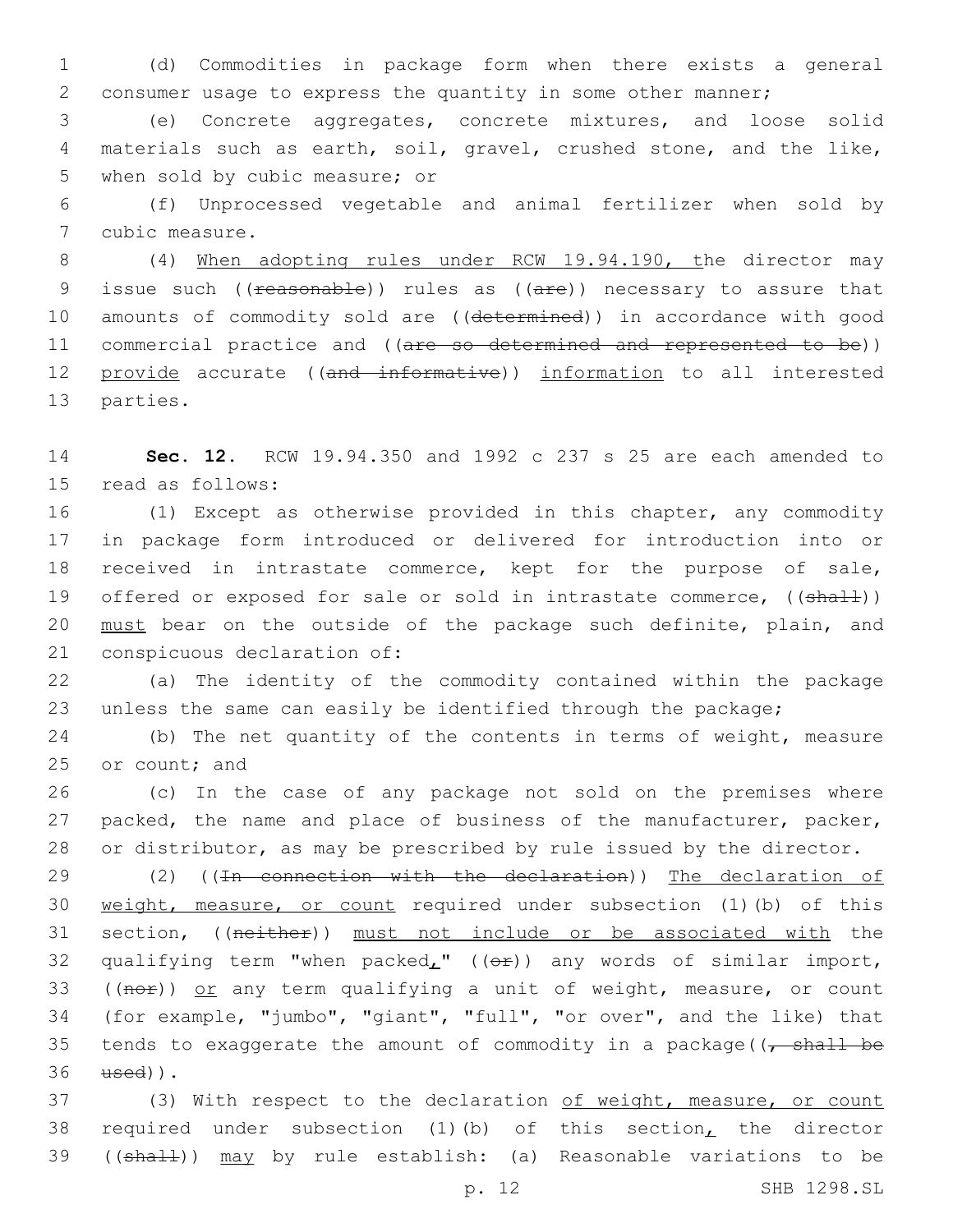1 allowed( $(\tau)$ ); (b) exemptions as to small packages( $(\tau$  and)); (c) exemptions as to commodities put up in variable weights or sizes for sale to the consumer intact and either customarily not sold as individual units or customarily weighed or measured at time of sale to the consumer; and (d) methods for checking the net contents of 6 packaged goods.

7 **Sec. 13.** RCW 19.94.410 and 1995 c 355 s 19 are each amended to 8 read as follows:

9 Butter, oleomargarine, and margarine ((shall be)) offered ((and 10 exposed)) for sale ((and)) must be sold by weight.

11 **Sec. 14.** RCW 19.94.430 and 1969 c 67 s 43 are each amended to 12 read as follows:

13 When in package form and when packed, kept, offered, exposed for 14 sale or sold, flour such as, but not limited to, wheat flour, whole 15 wheat flour, graham flour, self-rising wheat flour, phosphated wheat 16 flour, bromated flour, enriched flour, enriched self-rising flour, 17 enriched bromated flour, corn flour, corn meal, and hominy grits 18 ((shall be packaged only in units of five, ten, twenty-five, fifty 19 and one hundred pounds avoirdupois weight: PROVIDED, That packages in 20 units of less than five pounds or more than one hundred pounds shall 21 be permitted)) must be sold by weight.

22 **Sec. 15.** RCW 19.94.490 and 1992 c 237 s 32 are each amended to 23 read as follows:

24 Any person who ((shall)) hinders or obstructs in any way the 25 director or a city sealer in the performance of ((his or her)) 26 official duties under this chapter is subject to a civil penalty ( $(ef)$ 27 no more than)) up to five ((hundred)) thousand dollars.

28 **Sec. 16.** RCW 19.94.500 and 1992 c 237 s 33 are each amended to 29 read as follows:

30 Any person who ((shall)) impersonates in any way the director or 31 a city sealer, by using an official seal of approval without specific 32 authorization to do so or by using a counterfeit seal of approval, or 33 in any other manner, is subject to a civil penalty of no more than 34 ((one)) five thousand dollars per occurrence.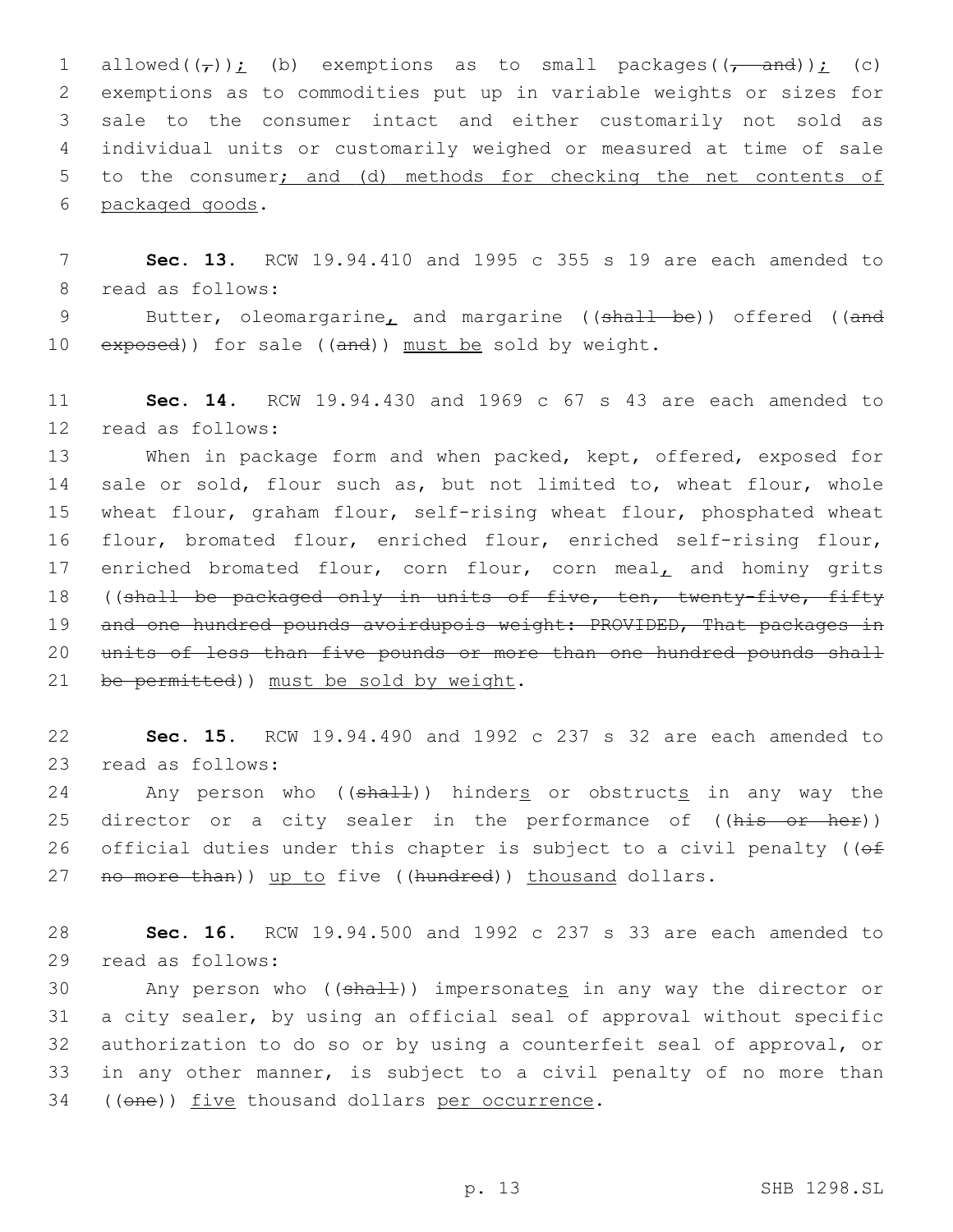**Sec. 17.** RCW 19.94.510 and 1995 c 355 s 21 are each amended to 2 read as follows:

 (1) The acts or omissions under this section are violations of this chapter.

 (2) Any person who, by himself or herself, by his or her agent or employee, or as the agent or employee of another person, performs any one of the acts enumerated in (a) through (l) of this subsection is 8 subject to a civil penalty of no more than ((one)) five thousand 9 dollars per violation per occurrence:

 (a) Use or have in possession for the purpose of using for any commercial purpose a weighing or measuring instrument or device that is intentionally calculated to falsify any weight, measure, or count of any commodity, or to sell, offer, expose for sale or hire or have in possession for the purpose of selling or hiring an incorrect weighing or measuring instrument or device or any weighing or measuring instrument or device calculated to falsify any weight or 17 measure.

 (b) Knowingly use or have in possession for current use in the buying or selling of any commodity or thing, for hire or award, or in the computation of any basic charge or payment for services rendered 21 on the basis of weight, measurement, or count, or in the determination of weight, measurement or count, when a charge is made for such determination, any incorrect weighing or measuring 24 instrument or device.

 (c) Dispose of any rejected weighing or measuring instrument or 26 device in a manner contrary to law or rule.

 (d) Remove from any weighing or measuring instrument or device, 28 contrary to law or rule, any tag, seal, stamp or mark placed thereon 29 by the director or a city sealer.

 (e) Sell, offer or expose for sale less than the quantity he or she represents of any commodity, thing or service.

 (f) Take more than the quantity he or she represents of any commodity, thing, or service when, as buyer, he or she furnishes the weight, measure, or count by means of which the amount of the 35 commodity, thing or service is determined.

 (g) Keep for the purpose of sale, advertise, offer or expose for sale or sell any commodity, thing or service known to be in a 38 condition or manner contrary to law or rule.

 (h) Use in retail trade, except in the preparation of packages put up in advance of sale and of medical prescriptions, a weighing or

p. 14 SHB 1298.SL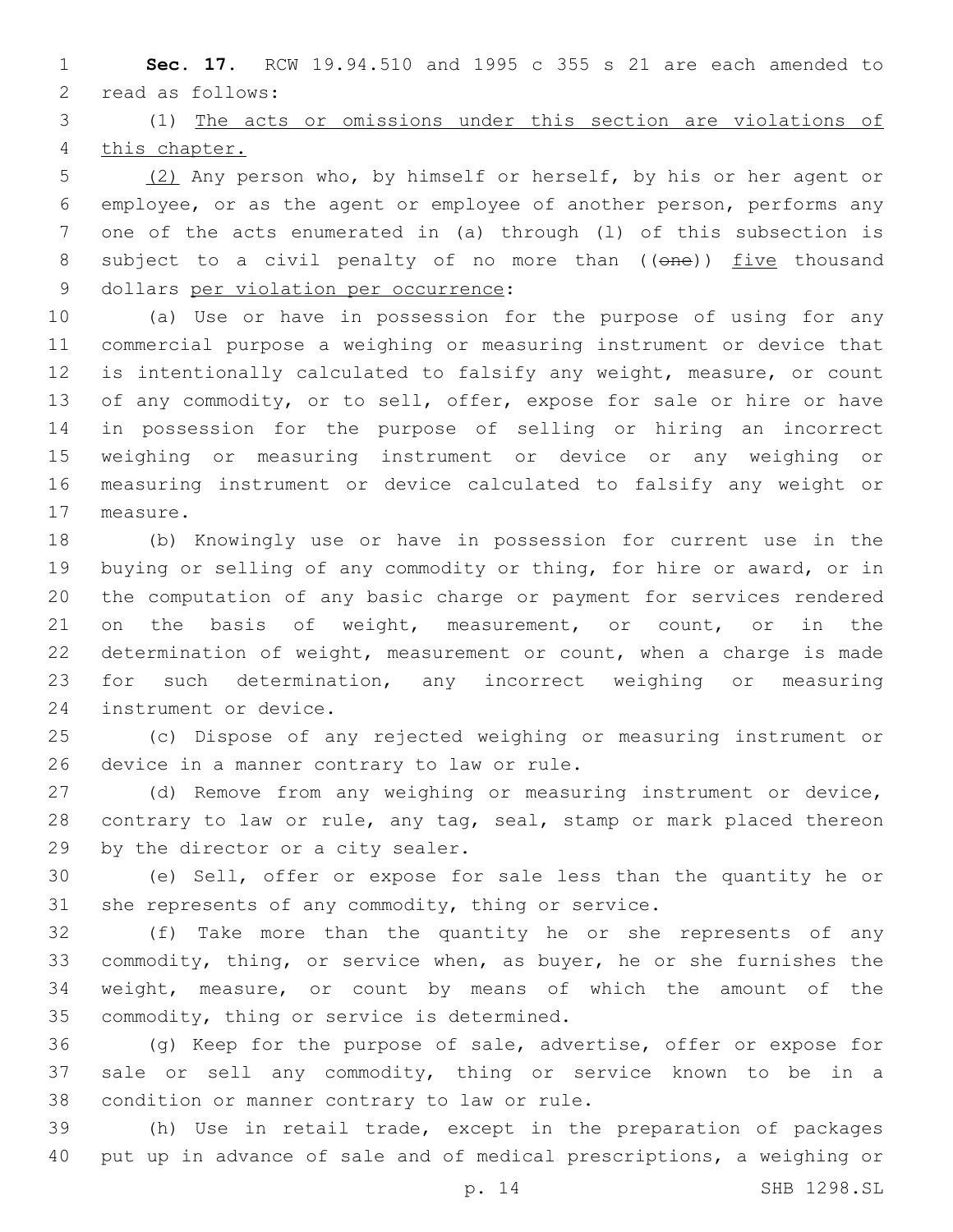measuring instrument or device that is not so positioned that its indications may be accurately read and the weighing or measuring operation observable from some position which may reasonably be 4 assumed by a customer.

5 (i) Knowingly approve or issue an official seal of approval for 6 any weighing or measuring instrument or device known to be incorrect.

7 (j) Find a weighing or measuring instrument or device to be 8 correct under RCW 19.94.255 when the person knows the instrument or 9 device is incorrect.

 (k) Fails to disclose to the department or a city sealer any knowledge of information relating to, or observation of, any device or instrument added to or modifying any weighing or measuring instrument or device for the purpose of selling, offering, or exposing for sale, less than the quantity represented of a commodity or calculated to falsify weight or measure, if the person is a 16 service agent.

17 (l) Violate any other provision of this chapter or of the rules 18 adopted under the provisions of this chapter for which a specific 19 penalty has not been prescribed.

20  $((+2+))$  (3) Any person who, by himself or herself, by his or her 21 agent or employee, or as the agent or employee of another person, 22 violates RCW 19.94.390 as determined by the examination procedure 23 adopted by or under RCW 19.94.390(2) is subject to a civil penalty of 24 ((not)) no more than ((one)) two thousand dollars per violation per 25 occurrence.

26  $((+3+))$   $(4)$  Any person who, by himself or herself, by his or her 27 agent or employee, or as the agent or employee of another person, 28 performs any of the following acts is subject to a civil penalty of 29 no more than  $(f$ ive)) ten thousand dollars per violation per occurrence:30

 (a) Knowingly adds to or modifies any weighing or measuring instrument or device by the addition of a device or instrument that would allow the sale, or the offering or exposure for sale, of less than the quantity represented of a commodity or falsification of 35 weight or measure.

36 (b) Commits as a fourth or subsequent ((infraction)) violation 37 any of the acts listed in subsection  $((+1)$  or)) (2) or (3) of this 38 section.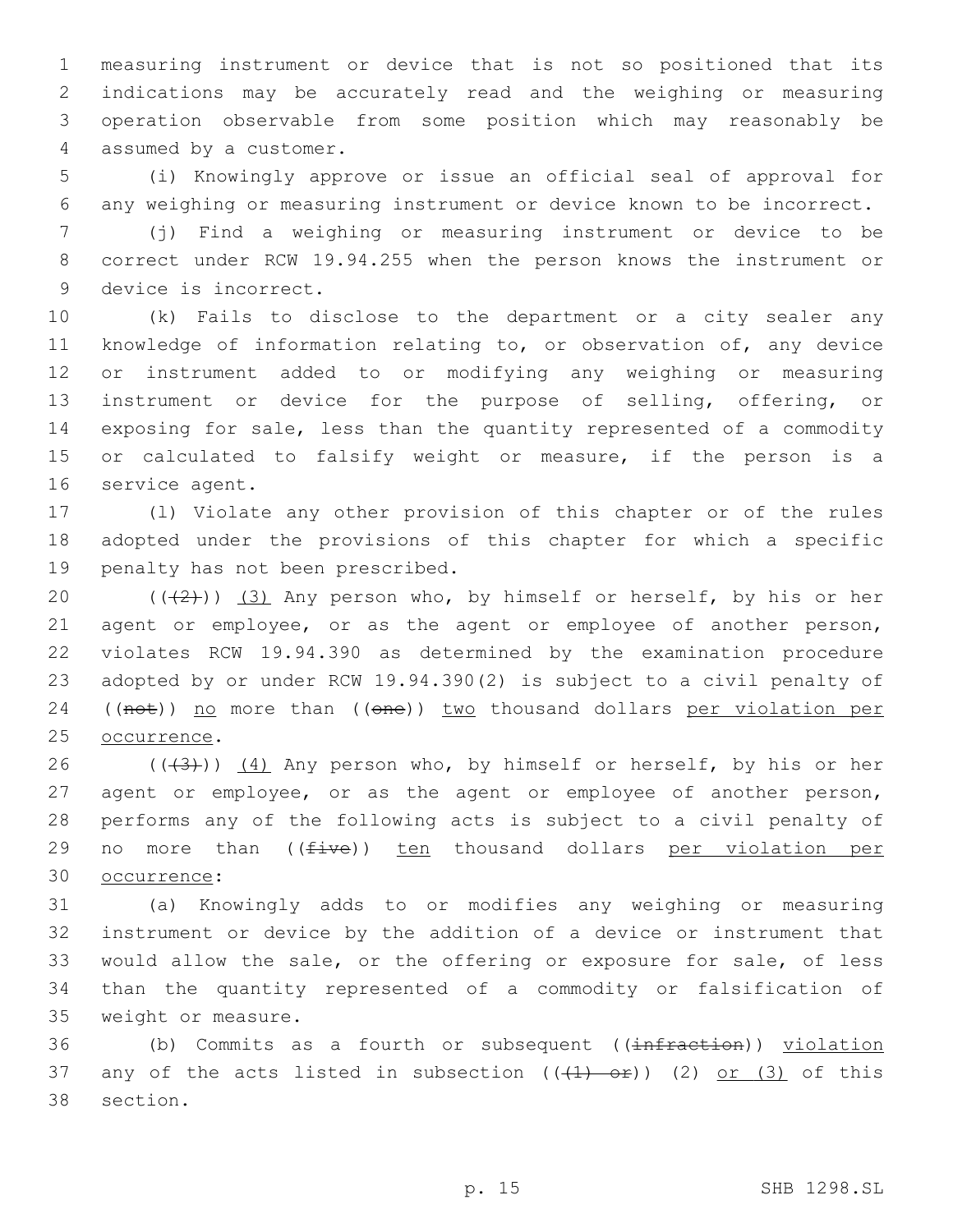**Sec. 18.** RCW 19.94.515 and 1995 c 355 s 22 are each amended to 2 read as follows:

 A person who owns or uses a weighing or measuring instrument or device and uses or permits the use of the instrument for commercial purposes in violation of RCW 19.94.015 is subject to a civil penalty 6 of  $((fiffy))$  one hundred dollars for each such instrument or device used or permitted to be used in violation of RCW 19.94.015.

 **Sec. 19.** RCW 19.94.517 and 1995 c 355 s 23 are each amended to 9 read as follows:

 (1) Whenever the department or a city sealer tests or inspects a weighing or measuring instrument or device and finds the instrument or device to be incorrect to the economic benefit of the owner/ operator of the weighing or measuring instrument or device and to the economic detriment of the customer, the owner of the weighing or 15 measuring instrument or device ((may be)) is subject to the following 16 civil penalties:

| 17        | Device deviations outside the tolerances stated in                   |
|-----------|----------------------------------------------------------------------|
| 18        | Handbook 44.                                                         |
| 19        | Penalty                                                              |
| 20        | Small weighing or measuring instruments or devices:                  |
| 21        | First violation $\S$<br>$((50.00))$ 200.00                           |
| 22        | Second or subsequent                                                 |
| 23        | violation within one year                                            |
| 24        | of first violation<br>$\mathbb{S}$<br>$((150.00))$ 500.00            |
| 25        | Medium weighing or measuring instruments or devices:                 |
| 26        | First violation<br>$\mathbb{S}$<br>$((100.00))$ 400.00               |
| 27        | Second or subsequent                                                 |
| 28        | violation within one year                                            |
| 29        | of first violation<br>$\mathbb{S}$<br>$((300.00))$ 1,000.00          |
| 30        | Large weighing or measuring instruments or devices:                  |
| 31        | First violation $\dots \dots$<br>$\mathbb{S}$<br>$((200.00))$ 500.00 |
| 32        | Second or subsequent                                                 |
| 33        | violation within one year                                            |
| 34        | of first violation<br>$\mathbb{S}$<br>$((500.00))$ 2,000.00          |
| 35        | (2) For the purposes of this section:                                |
| 36<br>(a) | The following are small weighing or measuring i                      |

nstruments or devices: Scales of zero to four hundred pounds capacity, liquid fuel p. 16 SHB 1298.SL